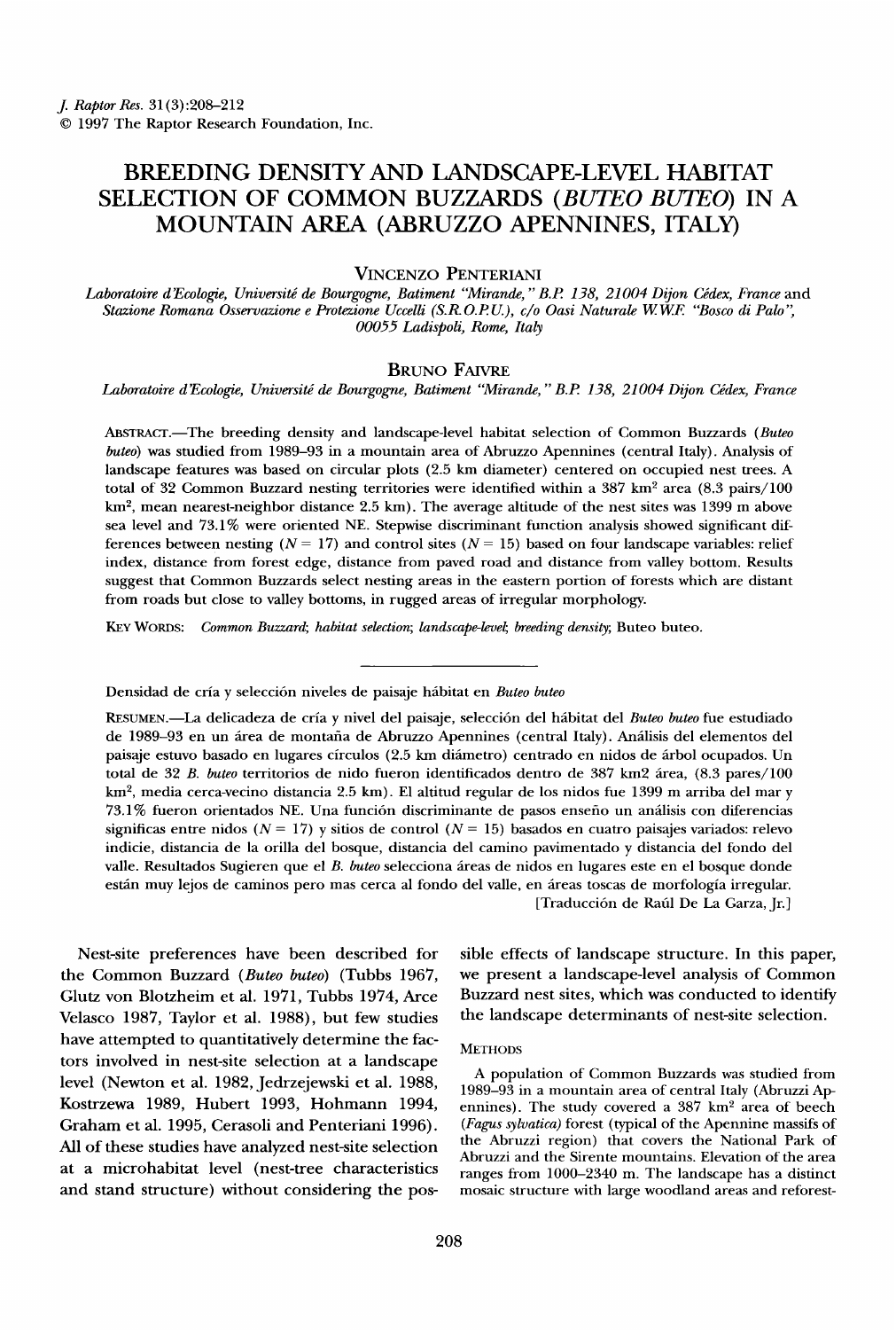**ed tracts of Pinus nigra, cropland, pastures and fallow land from 1000-1800 m elevation.** 

**Occupied nests were located by systematic foot searches of the area prior to leafout. We also used playbacks of recorded Common Buzzard calls during the months of March-April (prelaying period) and June-July (nesding and fledgling periods) (Cerasoli & Penteriani 1992). Areas where a pair of Common Buzzards was observed during the breeding period, but no nest was found, were classified as possible nesting territories (Jedrzejewski et al. 1994). A number of nesting territories were identified by observing adults carrying nesting material, by noting where the displays of males ended with steep dives into the woods (Picozzi and Weir 1974) and from alarm calls of adults and shrill calls of the fledged young.** 

**We used the nearest-neighbor distance method (Newton et al. 1977) to estimate nesting density. Regularity in nest-site spacing was computed with a G-test (Brown & Rothery 1978). Landscape-level analysis of habitat selection only considered those Common Buzzard nest sites where nests had been located. Moreover, all nest sites that changed during the study period due to road building, cutting of forest tracts or changes in farming were excluded from the analysis. Analysis of landscape features was based on circular plots centered on the occupied nest tree. These plots had a diameter equal to the mean distance between neighboring nest sites. Each nest site was characterized using a set of 23 variables: slope exposure, elevation, eight variables describing patch composition of the landscape (percentage of woodlands, pastures, fallow land, fallow land with trees, rocks, crops, crops with trees and built-up patches), three variables for horizontal heterogeneity (number of ecotones, number of different habitats calculated on two orthogonal axes from the plot center and patch interspersion index [habitat changes/plot area] x 100, calculated on two orthogonal axes from the plot center; Baxter and Wolfe 1972), two variables for vertical heterogeneity (maximum difference in elevation and relief index calculated as the sum of the number of contour lines crossed by two orthogonal axes from the plot center; Janes 1985, Litvaitis et al. 1994), and eight variables for distance of nest sites from surrounding landscape components (forest opening, forest edge, valley bottom, built-up area, paved road, pathways, cliffs, permanent water). The number of ecotones, number of habitats and the interspersion relief indexes were sampled on two straight lines oriented N-S and W-E along the plot diameters. Areas of each of the different habitats were determined on the basis of land use maps to a scale of 1:25 000. For each nest site, one control plot was established where we measured the same variables as in nest site plots, except for slope exposure and elevation to estimate landscape selection. Each control plot was centered around a random point located between nestsite plots. To qualify as control plot, the plot had to lie within a forested area. Plots which did not have woodland areas or which had only young plantation areas (where Common Buzzards do not nest) were not included in our analysis (Hubert 1993, Jedrzejewski et al. 1994).** 

**Landscape characteristics of nest-site and control plots were compared by using a stepwise discriminant function analysis (DFA, Sokal and Rohlf 1981). We used the 5% level of significance for including variables in each step**  **of the analysis. The classification of the described sites, obtained with DFA, was tested with Kappa statistic (Titus and al. 1984). The robustness of the nest-site selection model was tested with a jack-knife procedure. We used a chi-square test to analyze the selection of nest-site slope exposure.** 

#### **RESULTS**

**Nest-site Density. A total of 26 known and 6 suspected Common Buzzard nesting territories were**  identified within the 387 km<sup>2</sup> study area, for a density of 8.3 pairs/100 km<sup>2</sup>. Mean distance between **nesting territories averaged 2.5 km (range = 1.62- 4.12 km, SD = 0.54). Within woodland areas, Common Buzzard nesting sites were spaced regularly,**  as shown by the G-test  $(G = 0.96)$ .

**Landscape-level Habitat Selection. The average altitude of buzzard nest sites was 1399 m above sea level (range 1150-1550 m, SD = 131.87). Analysis**  of nest exposure  $(N = 26)$  showed that 73.1% (N **= 19)** were oriented NE ( $\chi^2$  = 33.69, df = 3, P = 0.001),  $3.8\%$  ( $N = 1$ ) S and SE, and 19.3\% ( $N =$ **5) SW.** 

**The DFA showed significant differences (P <**  0.05) between nesting  $(N = 17)$  and control sites **(N = 15) based on the four landscape variables relief index, distance from forest edge, distance from paved road and distance from valley bottom (Table 1). We obtained correct classification for 14 of the control sites (93.3%) and 16 of the Common Buzzard nesting sites (94.1%). Conversely, there was one misclassified control site (7%) and one misclassified nesting site (6%). This classification is**   $87\%$  better than random (Kappa =  $0.874$ , Z = **4.946, P < 0.0001). The jack-knife classification showed the robustness of the model with 88.2% of the nesting sites and 93.3% of the control sites correctly classified.** 

#### **DISCUSSION**

**Common Buzzard nesting density decreases**  from  $8.3$  pairs/100  $km^2$  in the mountain areas of the Apennines, to 19.7 pairs/100 km<sup>2</sup> in the hills in the piedmont, to 32 pairs/100 km<sup>2</sup> in woodlands **of low-altitude areas (Manzi and Pellegrini 1989, Manzi et al. 1991). Low nesting densities at higher altitudes is likely due to the scarcity of prey as evidenced by the lower density of birds in high mountain areas (36 pairs/10 ha; Bernoni 1995) than in piedmont (59.2 pairs/10 ha; Pandolfi and Taferna 1991) and plain areas (158 pairs/10 ha; Bernoni et al. 1989). The average nearest-neighbor distance of 2.5 km was also relatively high when**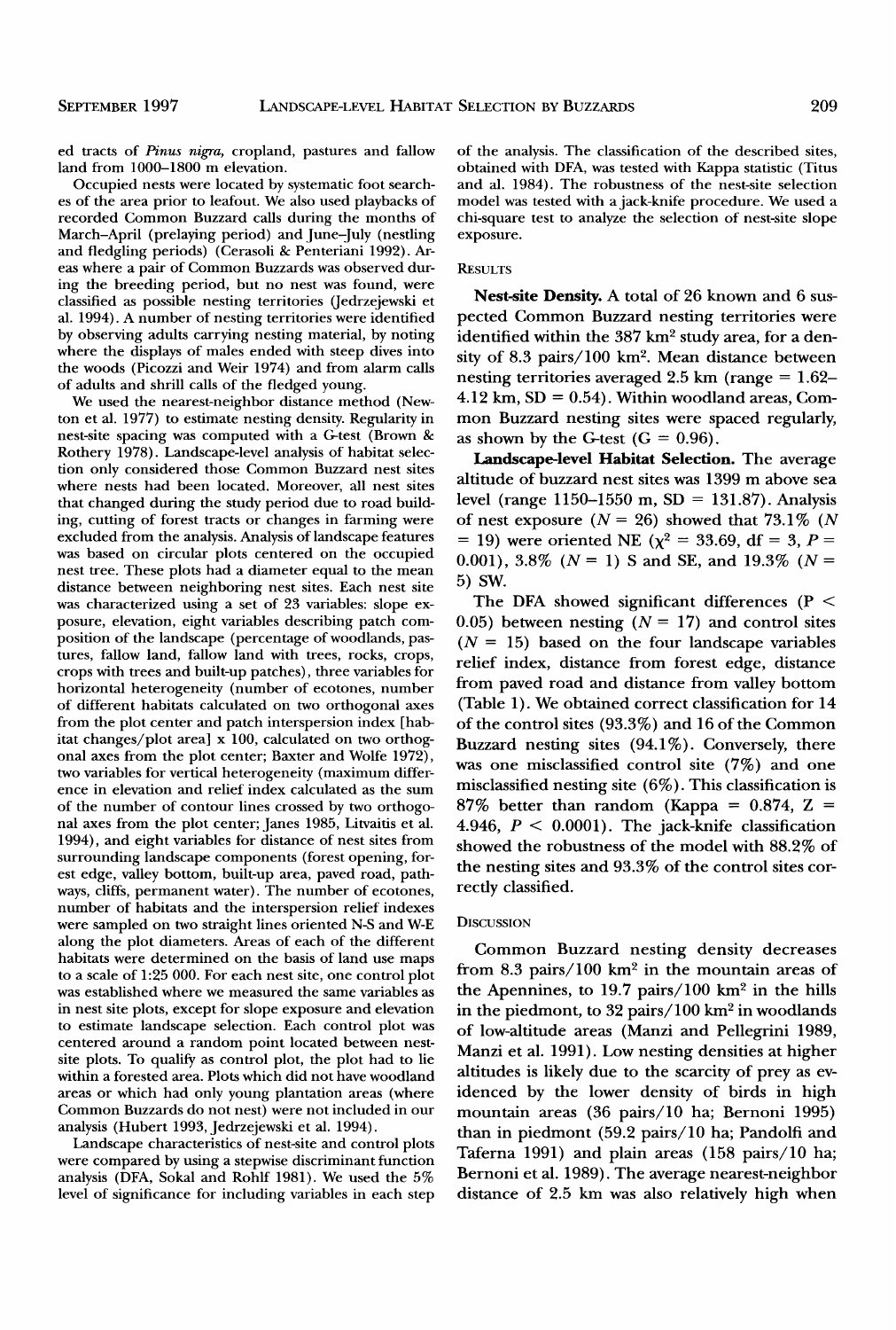|                                       | NESTING SITES $(N = 17)$ | CONTROL PLOTS $(N = 15)$ |
|---------------------------------------|--------------------------|--------------------------|
| Woodland patches $(\%)$               | $54.5 \pm 22.9$          | $40.2 \pm 25.3$          |
| Pasture patches $(\%)$                | $24.1 \pm 16.1$          | $19.8 \pm 11.3$          |
| Fallow patches $(\%)$                 | $6.5 \pm 5$              | $9.4 \pm 5.8$            |
| Fallow patches with trees $(\%)$      | $3.9 \pm 4.1$            | $7 \pm 7.9$              |
| Rocky patches $(\%)$                  | $4.8 \pm 6.5$            | $7.1 \pm 7.7$            |
| Cropland patches $(\%)$               | $2.7 \pm 2.9$            | $3.5 \pm 5.6$            |
| Cropland patches with trees $(\%)$    | $3.5 \pm 8.5$            | $12.4 \pm 14.7$          |
| Built-up patches $(\%)$               | $0 \pm 0$                | $0.6 \pm 1.3$            |
| Number of ecotones                    | $9.8 \pm 4.1$            | $16 \pm 4.5$             |
| Number of habitats                    | $15.5 \pm 5.6$           | $20 \pm 5.2$             |
| Interspersion index                   | $11 \pm 2.4$             | $10.5 \pm 2.1$           |
| Maximum difference in elevation (m)   | $395.1 \pm 165.7$        | $468.3 \pm 121.5$        |
| Relief index                          | $47.2 \pm 12.5$          | $23.2 \pm 9.7^*$         |
| Distance from forest opening (m)      | $267.6 \pm 155.3$        | $179.3 \pm 140.9$        |
| Distance from nearest forest edge (m) | $269.1 \pm 239.22$       | $509.3 \pm 383.4*$       |
| Distance from valley bottom (m)       | $983.8 \pm 487.7$        | $1438.3 \pm 845.8^*$     |
| Distance from built-up area (m)       | $2827.9 \pm 1738.8$      | $2236.7 \pm 1049.7$      |
| Distance from nearest paved road (m)  | $1592.6 \pm 1224.4$      | $753.3 \pm 610.6*$       |
| Distance from footpath (m)            | $613.2 \pm 632.1$        | $120 \pm 88.2$           |
| Distance from cliffs (m)              | $1376.5 \pm 706.8$       | $1128 \pm 486.8$         |
| Distance from permanent water (m)     | $1560.3 \pm 959.5$       | $885.3 \pm 443.2$        |

**Table 1. Sample means and standard deviations of landscape habitat variables measured at control and nest sites of the Common Buzzard. Significant differences determined by Stepwise Discriminant Function Analysis.** 

 $* P < 0.05$ .

**compared with the values of 0.87 and 1.13 km (Newton et al. 1982) 1.04 km (Jedrzejewski et al. 1994) and 1.9 km (Graham et al. 1995) in other areas of Europe.** 

**Our landscape level analysis showed that Common Buzzards did not select habitat at random at a landscape level, as the majority of nest sites (94.1%) and control sites (93.3%) were correctly**  classified. These results suggest that Common Buz**zards select nest sites in the eastern part of forests that are situated on northern slopes. The tendency to use northern slopes may simply be due to the fact that NE facing slopes support the tallest beech trees, but it may also be related to the fact that these slopes provide cooler temperatures and less sunlight, as well as a denser canopy cover that may increase nest protection.** 

**The Common Buzzard is an area-sensitive species that requires forested habitats which are distant from roads but close to valley bottoms in rugged areas (Robbins et al. 1989). The choice of nest sites which are far from paved roads has also been corroborated by Kostrzewa (1989). Nesting close to valley bottoms may be due to the fact that most pasture and crop lands are found** 

**there, both of which are favorite hunting grounds for Common Buzzards. Reliance on open areas for foraging may also explain why Common Buzzard nest sites are often near forest edges (Tubbs 1974, Knuwer & Loske 1980, Weir and Picozzi 1983, Goszczynski 1985,Jedrzejewski et al. 1988, Kostrzewa 1989, Hubert 1993, Hohmann 1994, Graham et al. 1995). Open areas may also be needed because they facilitate courtship behavior. Development of higher temperatures and upward thermal air currents over open habitats (Cone 1962, Jedrzejewski et al. 1988, Cerasoli and Penteriani 1996) may enhance courtship flights when pair-bonding takes place in the early part of the nesting season. Nest-site selection near forest edges may also be attributed to ease of access to nests and to a need for an unobstructed view of the surrounding landscape (Roch6 1977, Hubert 1993).** 

## **ACKNOWLEDGMENTS**

**We are extremely grateful to Fabio Liberatori, Marina Cerasoli and Francesco Pinchera for their help on the field work; Javier Bustamante, Christine Hubert, Joseph K. Schmutz, Camille Ferry and Bernard Frochot gave helpful comments on the manuscript. The Administra-**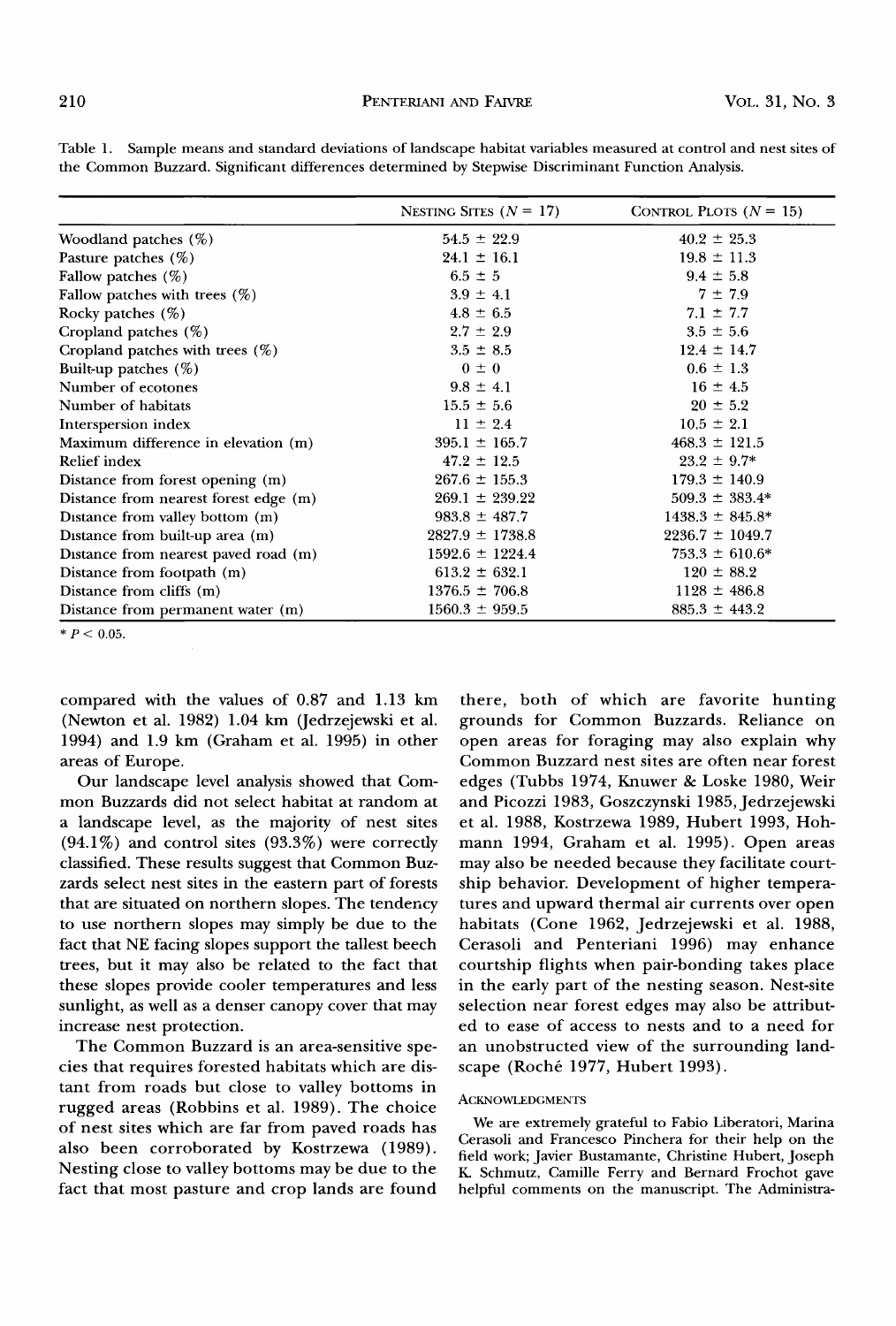**tion of Abruzzi National Park provided the logistic support for this work: we thank especially the Director, Franco Tassi and Cinzia Sulli.** 

#### **LITERATURE CITED**

- **ARCE VELASCO, L.M. 1987. Biologia y ecologia del Rato**nero Común en la región Astur-Leonesa. Mercantil-**Asturias, S.A., Spain.**
- **BAXTER, W.L. AND C.W. WOLFE. 1972. The interspersion index as a technique for evaluation of Bobwhite Quail habitat. Proc. Natl. Bobwhite Quail Symp. 1:158-165.**
- BERNONI, M., L. IANNIELLO AND P. PLINI. 1989. Censi **mento dell'avifauna nidificante in un bosco deciduo dell'Italia centrale. Avocetta 13:25-29.**
- **BERNONI, M. 1995. I1 metodo del mappaggio in una faggeta del Parco Nazionale d'Abruzzo. Avocetta 19: 131.**
- BROWN, D. AND P. ROTHERY. 1978. Randomness and **local regularity of points in a plane. Biometrica 65: 115-122.**
- **CERASOLI, M. AND V. PENTERIANI. 1992. Effectiveness of**  censusing woodland birds of prey by playback. Avocetta **16:35-39.**

- AND **------** 1996. Nest-site and aerial meeting **point selection, nesting density and reproduction of Common Buzzrads. J. Raptor Res. 30:130-135.** 

- **CONE, C.D., JR. 1962. Thermal soaring in birds. Am. Sci. 50:180-209.**
- GLUTZ VON BLOTZHEIM, U.N., K.M. BAUER AND E. BEZZEL. 1971. Handbuch der Vögel Mitteleuropas, Vol. 4. **Frankfurt am Main, Germany.**
- **GOSZCZYNSKI, J. 1985. The effect of structural differentiation of ecological landscape on the predator-prey interactions. Publ. Warsaw Agric. Univ. SGGW-AR, Warsaw (In Polish with English summary).**
- GRAHAM, I.M., S.M. REDPATH AND S.J. THIRGOOD. 1995. **The diet and breeding density of Common Buzzards (Buteo buteo) in relation to indices of prey abundance. Bird Study 42:165-173.**
- **HOHMANN, U. 1994. Status specific habitat use in the Common Buzzard (Buteo buteo). Pages 359-366 in**  B.-U. Meyburg and R.D. Chancellor [EDS.], Raptor **conservation today. Proc. IV World Conference on Birds of Prey and Owls. WWGBP/The Pica Press, Berlin, Germany.**
- **HUBERT, C. 1993. Nest-site habitat selected by Common Buzzard (Buteo buteo) in southwestern France. J. Raptor Res. 27:102-105.**
- **JANES, S.W. 1985. Habitat selection in raptorial birds. Pages 159-188 in M.L. Cody [ED.], Habitat selection in birds. Academic Press, London, UK.**
- **JEDRZEJEWSKI, W., B. JEDRZEJEWSKA AND M. KELLER. 1988. Nest-site selection by the buzzard (Buteo buteo L.) in the extensive forests of eastern Poland. Biol. Conserv. 43:145-158.** 
	- **--, A. SZYMURA AND B. JEDREJEWSKA. 1994. Reproduction and food of the buzzard (Buteo buteo) in re-**

**lation to the abundance of rodents and birds in Btalowieza National Park, Poland. Ethol. Ecol. & Evol. 6: 179-190.** 

- KNUWER, H. AND K.H. LOSKE. 1980. Zur frage des habitat**anspruche des Mausebussards (Buteo buteo) bei der**  Horstplatzwahl. Vögelwelt 101:18-30.
- **KOSTRZEWA, A. 1989. Nest habitat separation in three**  European raptors: Accipiter gentilis, Buteo buteo and Pernis apivorus-a multivariate analysis. Pages 553-**559 in B.-U. Meyburg and R.D. Chancellor [EDS.], Raptors in the modern world. Proc. III World Conference on Birds of Prey and Owls. WWGBP/The Pica Press, Berlin, Germany.**
- LITVAITIS, J.A., K. TITUS AND E.M. ANDERSON. 1994. Mea**suring vertebrate use of terrestrial habitats and foods. Pages 254-274 in TA. Bookhout [ED.], Research and management techniques for wildlife and habitats, 5th ed. The Wildlife Society, Bethesda, MD U.S.A.**
- **MANZl, A. AND M.R. PELLEGmNI. 1989. Dati sulla biologia riproduttiva della Poiana (Buteo buteo) in un'area della fascia collinare abruzzese. Avocetta 13:109-114.**
- **, M.R. PELLEGRINI, M.S. PELLEGRINI, g. PENTERIANI AND F. PINCHERA. 1991. Distribuzione e consistenza**  delle popolazioni di alcune specie di Accipitriformes e **Falconiformes nidificanti nella regione Abruzzo. Pages 363-366 in M. Fasola [ED.], Atti II Seminario Italiano Censimenti Faunistici dei Vertebrati. Suppl. Ric. Biol. Selvaggina, XVI: 1-820.**
- **NEWTON, I., M. MARQUISS, D.N. WEIR AND D. MOSS. 1977**  Spacing of Sparrowhawk nesting territories. *J. Anim.* **Ecol. 46:425-441.** 
	- -, P.E. DAVIS AND J.E. DAVIS. 1982. Ravens and buz**zards in relation to sheep-farming and forestry in Wales. J. Appl. Ecol. 19:681-706.**
- **PANDOLFI, M. AND G. TAFERNA. 1991. Censimento del popolamento di Passeriformi di un bosco di conifere e di uno di latifoglie dell'Italia centrale. Pages 375-378 in M. Fasola [ED.], Atti II Seminario Italiano Cens• menti Faunistici dei Vertebrati. Suppl. Ric. Biol. Selvaggina, XVI: 1-820.**
- **PIcOZZl, N. AND D. WEIR. 1974. Breeding biology of the buzzard in Spaced. Breadboards 67:199-210.**
- ROBBINS, CS., D.K. DAWSON AND B.A. DOWELL. 1989. **Habitat area requirements of breeding forest birds of**  the middle Atlantic states. Wildl. Monogr. 103:1-33.
- **ROCHg, J. 1977. Un recensement de buses en plaine de**  Saône: quelques données concernant la nidification. **Jeande-Blanc 16:48-63.**
- SOKAL, R.R. AND F.J. ROHLF. 1981. Biometry, 2nd ed. **W.H. Freeman and Co., New York, NY U.S.A.**
- **TAYLOR, K., R. HUDSON AND G. HORNE. 1988. Buzzard breeding distribution and abundance in Britain and Northern Ireland in 1983. Bird Study 35:109- 118.**
- **TITUS, K., J.A. MOSHER AND B.K. WILLIAMS. 1984. Chance-corrected classification for use in discrim•-**